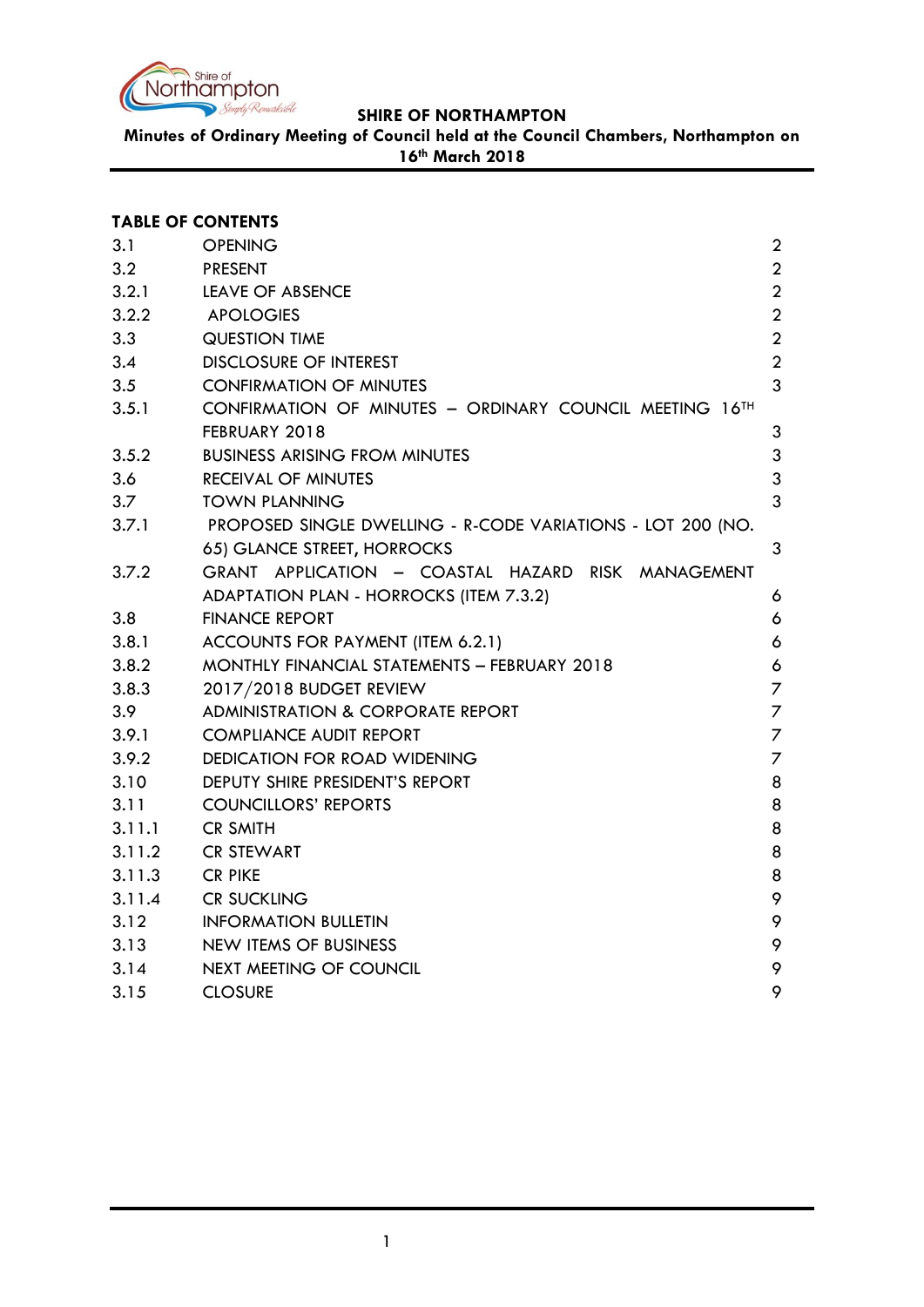

**Minutes of Ordinary Meeting of Council held at the Council Chambers, Northampton on 16th March 2018**

#### **3.1 OPENING**

The Deputy President thanked all Councillors and staff present for their attendance and declared the meeting open at 1.00pm.

### <span id="page-1-0"></span>**3.2 PRESENT**

| Cr S Krakouer<br>Cr T Carson<br>Cr R Suckling                          | Deputy President                                                                      | Kalbarri Ward<br>Northampton Ward<br>Northampton Ward |
|------------------------------------------------------------------------|---------------------------------------------------------------------------------------|-------------------------------------------------------|
| Cr T Hay                                                               |                                                                                       | Northampton Ward                                      |
| Cr D Pike<br><b>Cr P Stewart</b>                                       |                                                                                       | Kalbarri Ward<br>Kalbarri Ward                        |
| Cr S Smith                                                             |                                                                                       | Kalbarri Ward                                         |
| Mr Garry Keeffe<br><b>Mrs Hayley Williams</b><br><b>Mrs Deb Carson</b> | <b>Chief Executive Officer</b><br><b>Principal Planner</b><br><b>Planning Officer</b> |                                                       |

## <span id="page-1-1"></span>3.2.1 LEAVE OF ABSENCE

Cr Pike requested leave of absence for the Ordinary meetings of April, May and June.

Moved Cr CARSON, seconded Cr KRAKOUER

That Council grant leave of absence to Cr Pike for the Ordinary meetings of Council for April, May and June 2018.

CARRIED 7/0

<span id="page-1-2"></span>3.2.2 APOLOGIES

Cr Simkin

### <span id="page-1-3"></span>**3.3 QUESTION TIME**

Nil

## <span id="page-1-4"></span>**3.4 DISCLOSURE OF INTEREST**

Nil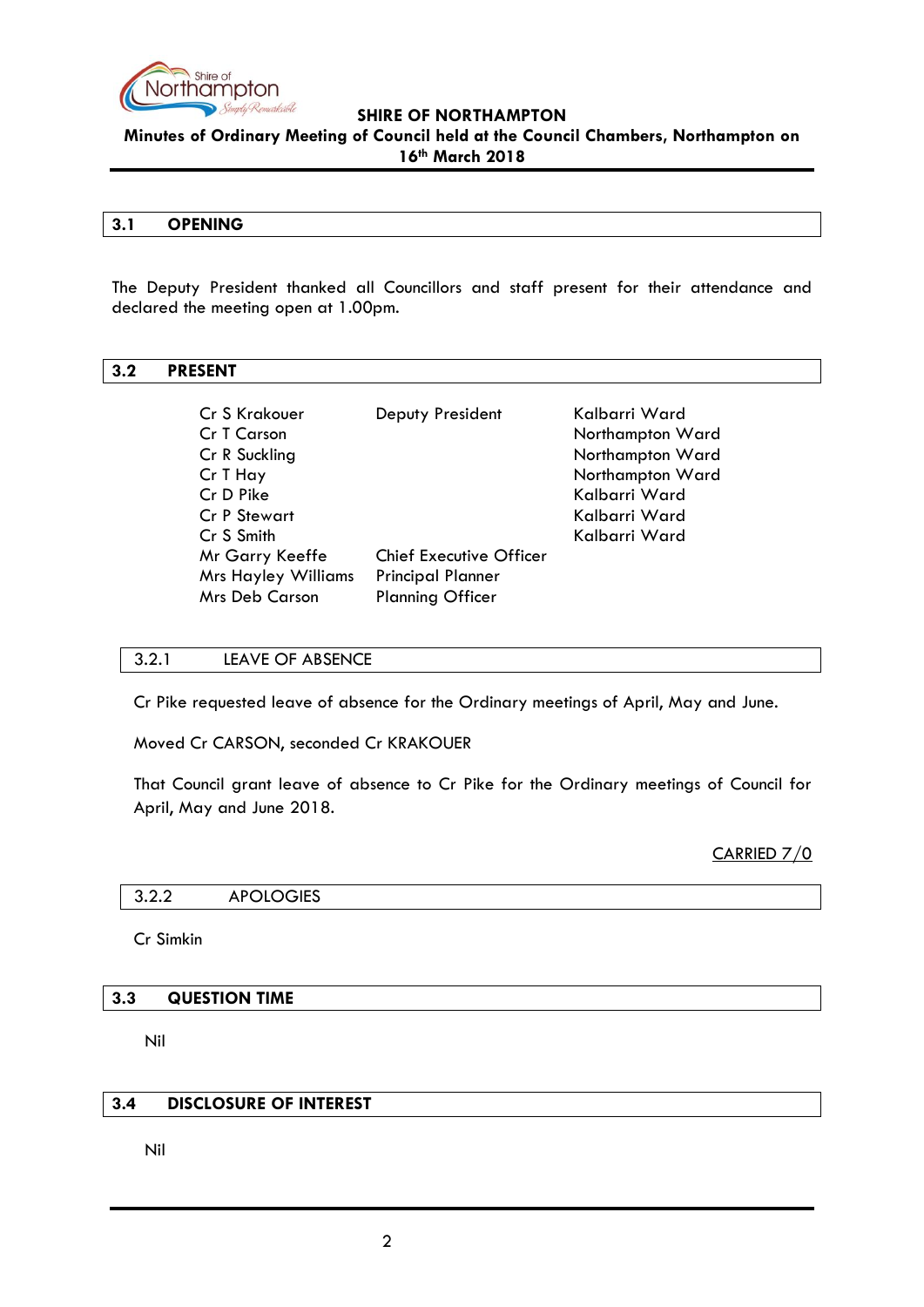

**Minutes of Ordinary Meeting of Council held at the Council Chambers, Northampton on 16th March 2018**

## <span id="page-2-1"></span><span id="page-2-0"></span>**3.5 CONFIRMATION OF MINUTES**

3.5.1 CONFIRMATION OF MINUTES – ORDINARY COUNCIL MEETING 16TH FEBRUARY 2018

Moved Cr SMITH, seconded Cr HAY

That the minutes of the Ordinary Meeting of Council held on the 16<sup>th</sup> February 2018 be confirmed as a true and correct record subject to the following amendments:

- Minute 2.10.4 (page 16) Replace the word 'purse' with 'pursue';
- Minute 2.13.3 (page 20) Tim Hay attended the Northampton Australia Day breakfast, not the Citizenship Ceremony in Kalbarri; and
- Minute 2.7.1 (page 5) Should read 'Weeine' not 'Weennie'

CARRIED 7/0

<span id="page-2-2"></span>

| 3.5.2 | <b>BUSINESS ARISING FROM MINUTES</b> |  |
|-------|--------------------------------------|--|
|-------|--------------------------------------|--|

- Minute 2.8.7 Principal Planner advised that the applicant accepted the 66% application fee.
- Minute 2.10.2 Cr Suckling advised that the meeting with the landowner of Lot 7 Hampton Road had taken place and was recommended that he approach his financial advisor to source the required finance to pay out the Council rate debt.

### <span id="page-2-3"></span>**3.6 RECEIVAL OF MINUTES**

Nil

## <span id="page-2-5"></span><span id="page-2-4"></span>**3.7 TOWN PLANNING**

3.7.1 PROPOSED SINGLE DWELLING - R-CODE VARIATIONS - LOT 200 (NO. 65) GLANCE STREET, HORROCKS

Moved Cr SUCKLING, seconded Cr CARSON

That Council grant development approval to the proposed Single Dwelling upon Lot 200 (No. 65) Glance Street, Horrocks subject to the following conditions:

1. Development shall be in accordance with the attached approved plan(s) dated [insert date] and subject to any modifications required as a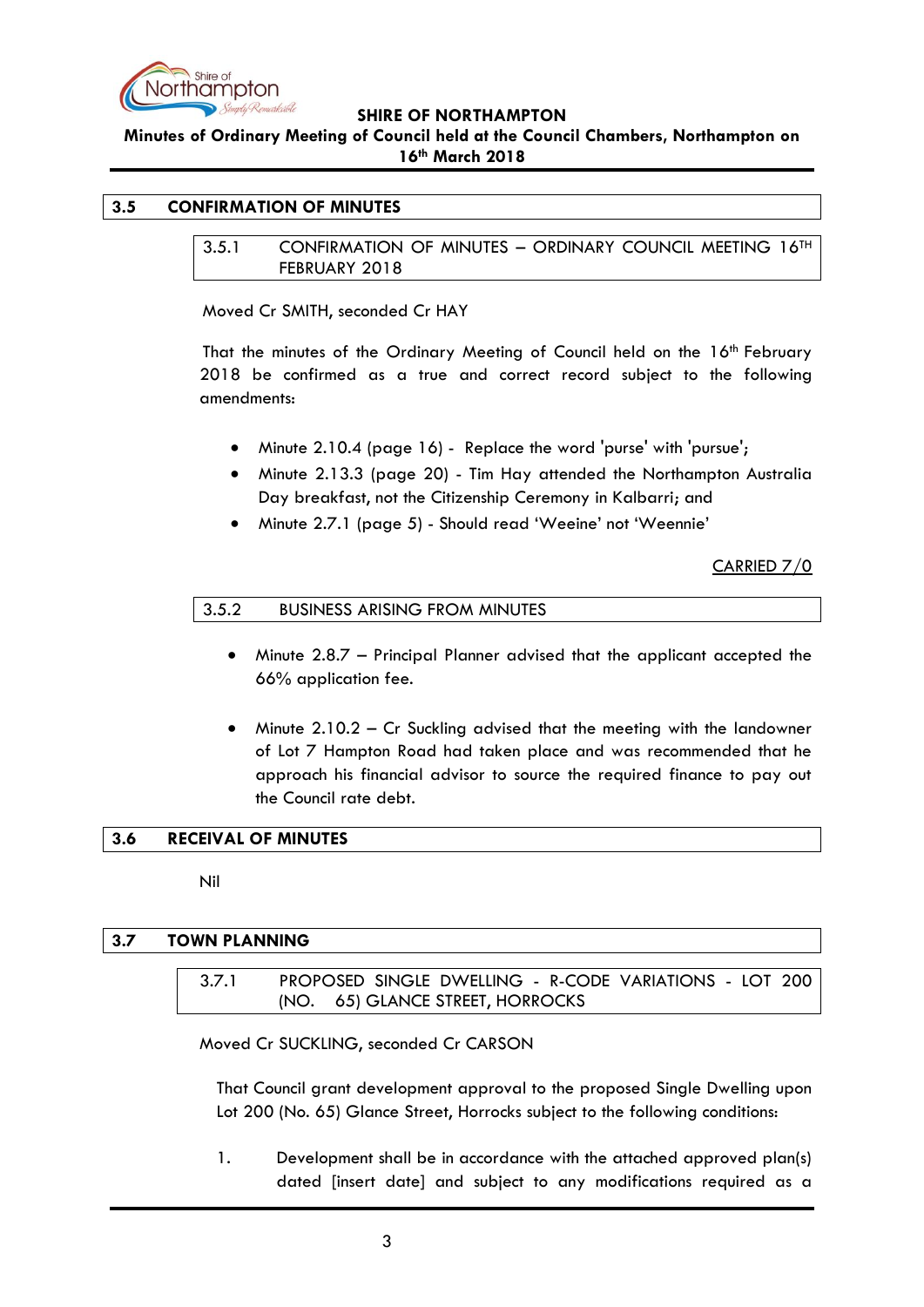

**Minutes of Ordinary Meeting of Council held at the Council Chambers, Northampton on 16th March 2018**

> consequence of any condition(s) of this approval. The endorsed plans shall not be modified or altered without the prior written approval of the local government;

- 2. Any additions to or change of use of any part of the building or land (not the subject of this consent/approval) requires further application and development approval for that use/addition;
- 3. A building permit shall be issued by the local government prior to the commencement of any work on site;
- 4. The applicant is to prepare, submit and adhere to stormwater and drainage plans to the approval of the Local Government, with all costs met by the applicant;
- 5. Any soils disturbed or deposited on site shall be stabilised to the approval of the local government;
- 6. The Applicant shall provide a colour schedule for the dwelling prior to construction of the dwelling, which shall be to the approval of the local government. The colours chosen shall be non-reflective and in keeping with the natural coastal environment;
- 7. Bin storage and clothes drying areas shall be provided and appropriately screened such that they are not visible from the view from the street/s, to the approval of the local government;
- 8. Any lighting installed on the building, yard areas or car parking areas shall be located and designed in a manner that ensures:
	- (a) all illumination is confined within the boundaries of the property; and
	- (b) there shall not be any glare nuisance caused to adjoining residents or passing traffic, to the approval of the local government;
- 9. Installation of crossing places and verge gradients shall be to the standards and specification of the local government (refer to Advice Note 1);
- 10. The external face of all retaining walls shall have a smooth surface finish with tooled joints, to the approval of the local government;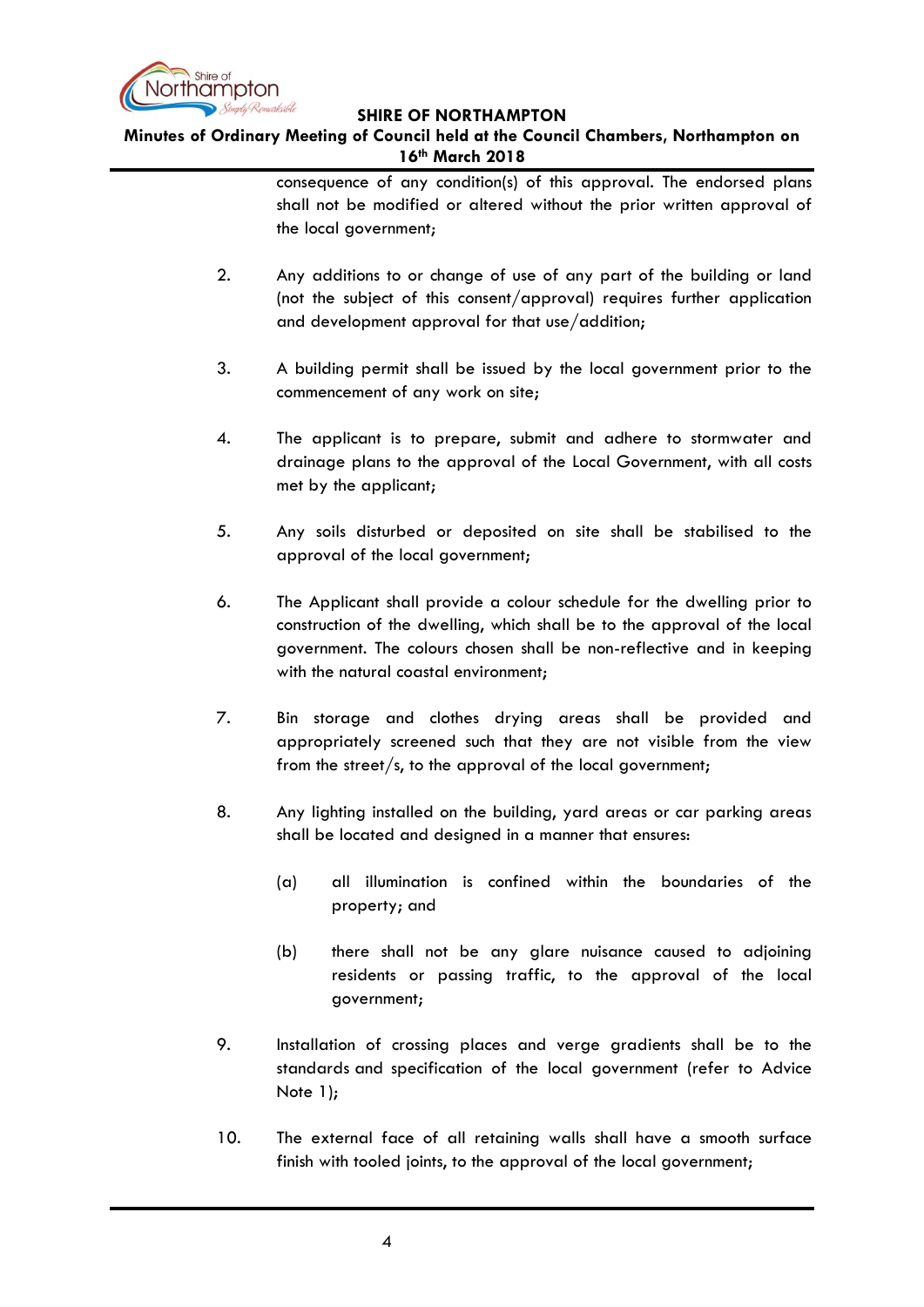

**Minutes of Ordinary Meeting of Council held at the Council Chambers, Northampton on 16th March 2018**

- 11. The roof of the dwelling shall be constructed using coated metal sheeting (Colorbond) and the use of Zincalume is not permitted;
- 12. A landscaping plan shall be submitted for approval by the local government, and once approved, prior to the commencement of the approved use, the approved landscaping plan is to be implemented in full and maintained thereafter to the approval of the local government:
- 13. The upper storey office window on the southern façade, as marked in 'RED' on the attached approved plan(s) dated [insert date], shall be modified to become a highlight window with a minimum sill height of 1.6m, so as to maintain visual privacy for adjoining landholders, to the approval of the local government.
- 14. The setback from the southern boundary, as marked in 'RED' on the attached approved plan(s) dated [insert date], shall be modified from 1.5 metres to 1.6 metres, so as to meet the requirements of Clause 5.1.3 of the *Residential Design Codes (2015);*
- 15. Additional retaining shall be constructed as marked in 'RED' on the attached approved plan(s) dated [insert date] within the front setback areas, to the approval of the local government (refer to Advice Note 1); and
- 16. The Applicant/Owner shall install and maintain visual screening upon the southern side of Balcony 2 as marked in 'RED' on the attached approved plan(s) dated [insert date] so as to address the requirements of Clause 5.4.1 of the *Residential Design Codes (2015)*.

*Advice Notes::*

- *Note 1: With regard to Condition No.'s 8 and 13, it is advised that the Applicant should liaise with the Shire of Northampton's Manager of Works and Technical Services to determine crossover, verge gradient and additional retaining requirements.*
- *Note 2: If the development/use the subject of this approval is not substantially commenced within a period of 2 years, or another period specified in the approval after the date of determination, the approval will lapse and be of no further effect.*
- *Note 3. Where an approval has so lapsed, no development must be carried out without the further approval of the local government having first been sought and obtained.*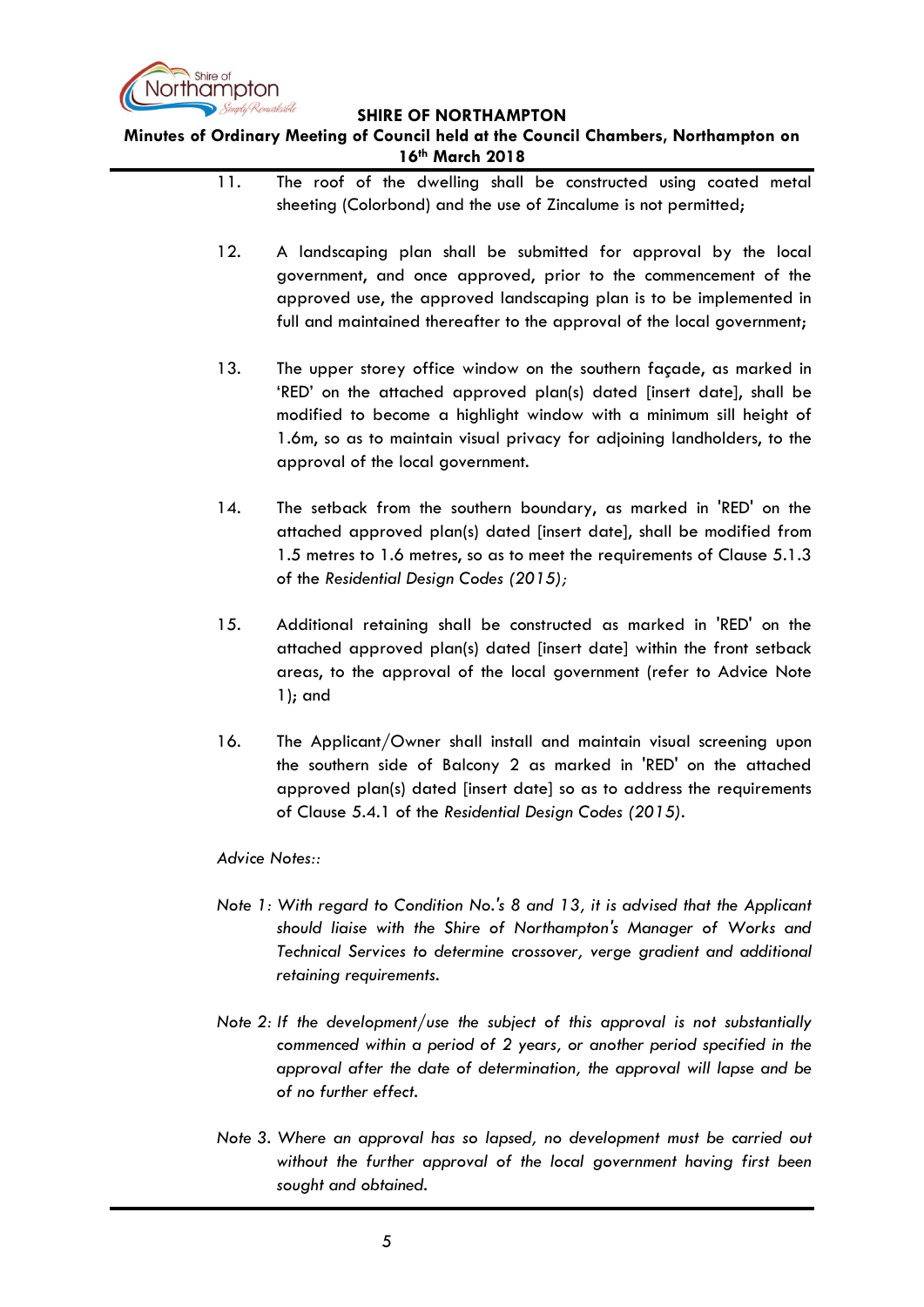

**Minutes of Ordinary Meeting of Council held at the Council Chambers, Northampton on 16th March 2018**

> *Note 4. If an applicant or owner is aggrieved by this determination there is a right of review by the State Administrative Tribunal in accordance with the Planning and Development Act 2005 Part 14. An application must be made within 28 days of determination.*

> > CARRIED 7/0

# <span id="page-5-0"></span>3.7.2 GRANT APPLICATION – COASTAL HAZARD RISK MANAGEMENT ADAPTATION PLAN - HORROCKS (ITEM 7.3.2)

Moved Cr PIKE, seconded Cr STEWART

That Council lists for further consideration an amount of \$35,000, being for the preparation of a Coastal Hazard Risk Management Adaptation Plan (CHRMAP) and Coastal Hazard Risk Assessment (CHRA), within the Draft 2018/2019 Budget.

CARRIED 7/0

Mrs Hayley Williams departed the meeting at 1.15pm.

## <span id="page-5-2"></span><span id="page-5-1"></span>**3.8 FINANCE REPORT**

### 3.8.1 ACCOUNTS FOR PAYMENT (ITEM 6.2.1)

Moved Cr SUCKLING, seconded Cr STEWART

That Municipal Fund Cheques 21393 to 213409 inclusive totalling \$53,362.28, Municipal EFT payments numbered EFT17519 to EFT17630 inclusive totalling \$327,166.13, Trust Fund Cheques 2304 to 2313, totalling \$841.65, Direct Debit payments numbered GJ0811 to GJ0816 inclusive totalling \$223,037.10 be passed for payment and the items therein be declared authorised expenditure.

## CARRIED BY AN ABSOLUTE MAJORITY 7/0

## <span id="page-5-3"></span>3.8.2 MONTHLY FINANCIAL STATEMENTS – FEBRUARY 2018

Moved Cr CARSON, seconded Cr SUCKLING

That Council adopts the Monthly Financial Report for the period ending 28 February 2018.

CARRIED 7/0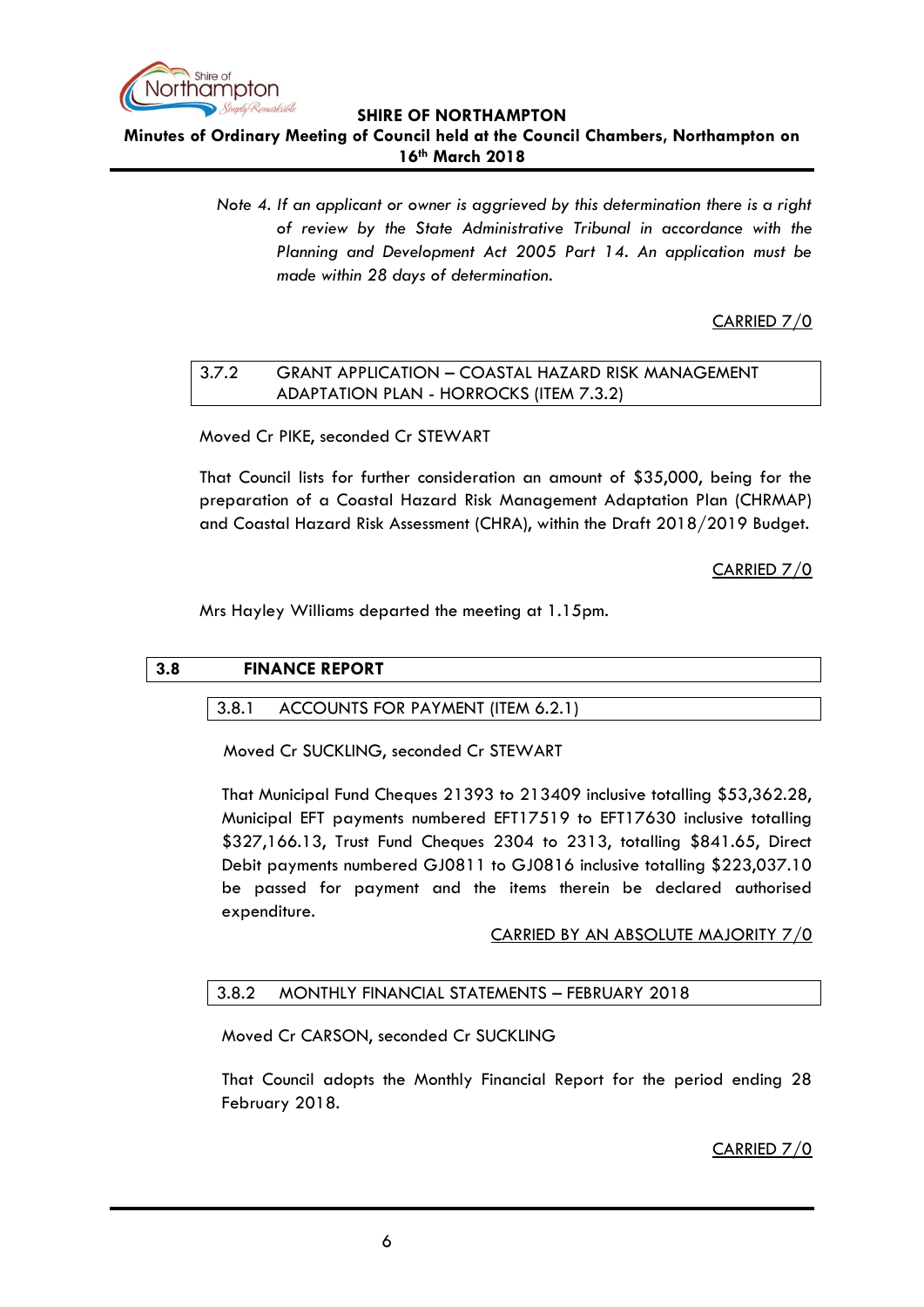

## <span id="page-6-0"></span>**Minutes of Ordinary Meeting of Council held at the Council Chambers, Northampton on 16th March 2018**

# 3.8.3 2017/2018 BUDGET REVIEW

Moved Cr HAY, seconded Cr SUCKLING

That Council in accordance with regulation 33A of the Local Government (Financial Management) Regulations 1996 adopt the review of the 2017/2018 Budget and note any variances or recommendations.

# CARRIED 7/0

<span id="page-6-2"></span><span id="page-6-1"></span>

| 3.9 | <b>ADMINISTRATION &amp; CORPORATE REPORT</b> |  |  |
|-----|----------------------------------------------|--|--|
|     |                                              |  |  |

3.9.1 COMPLIANCE AUDIT REPORT

Moved Cr SUCKLING, seconded Cr KRAKOUER

That Council adopts the 2018 Compliance Audit Return as recommended by the Councils' Audit Committee.

CARRIED 7/0

## <span id="page-6-3"></span>3.9.2 DEDICATION FOR ROAD WIDENING

Moved Cr STEWART, seconded Cr CARSON

That Council:

- 1. Supports the excision from portion of the Kalbarri National Park, being Class A Reserve 27004, shown as Lot 11 on Deposited Plan 412639, and for Lot 11 to be dedicated as road widening under Main Roads control.
- 2. Pursuant to section 56 of the *Land Administration Act 1997* resolves to dedicate the road widening shown as Lot 11 on Deposited Plan 412639.
- 3. In accordance with section 56(4) of the *Land Administration Act 1997*  indemnifies the Minister for Lands against any costs or claims that may arise as a result of the dedication.
- 4. Request the Department of Planning, Lands and Heritage (on behalf of the Minister for Lands), to dedicate the widening on Deposited Plan 412639.

CARRIED 7/0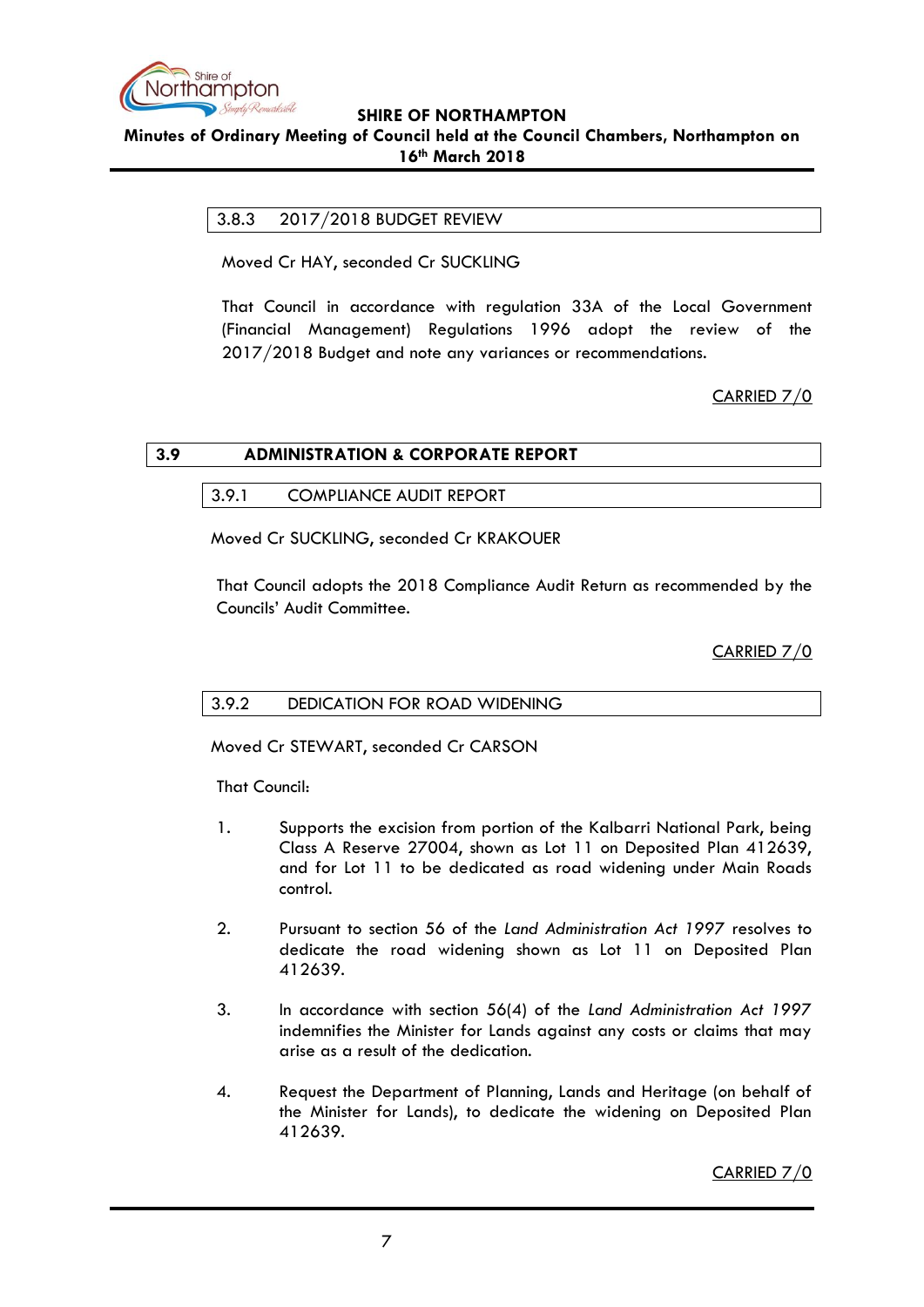

**Minutes of Ordinary Meeting of Council held at the Council Chambers, Northampton on 16th March 2018**

### <span id="page-7-0"></span>**3.10 DEPUTY SHIRE PRESIDENT'S REPORT**

Since the last Council meeting Cr Krakouer reported on his attendance at the following:

21/2/18 Western Power Microgrid meeting 24/2/18 Meeting with the Department of Lands and Native Title Unit

## <span id="page-7-2"></span><span id="page-7-1"></span>**3.11 COUNCILLORS' REPORTS**

3.11.1 CR SMITH

Since the last Council meeting Cr Smith reported on his attendance at:

21/2/18 Western Power Microgrid meeting 13/3/18 Kalbarri Visitor Centre Committee meeting

Cr Smith addressed Council, advising that one of the recommendations of the Western Power Microgrid meeting was to encourage the installation and use of solar panels within the Kalbarri townsite, so as to assist in the resolution of power issues.

Moved Cr SMITH seconded Cr PIKE

That Council obtain a quote for the provision of solar panels at the Kalbarri Sport and Recreation building to be listed within the Draft 2018/2019 Budget.

CARRIED 5/2

Cr's Suckling and Hay voted against the motion

#### <span id="page-7-3"></span>3.11.2 CR STEWART

Since the last Council meeting Cr Stewart reported on his attendance at:

23/2/18 Kalbarri Development Association meeting

#### <span id="page-7-4"></span>3.11.3 CR PIKE

Since the last Council meeting Cr Pike reported on his attendance at:

21/2/18 Western Power Microgrid meeting

9/3/18 Kalbarri Roadwise meeting